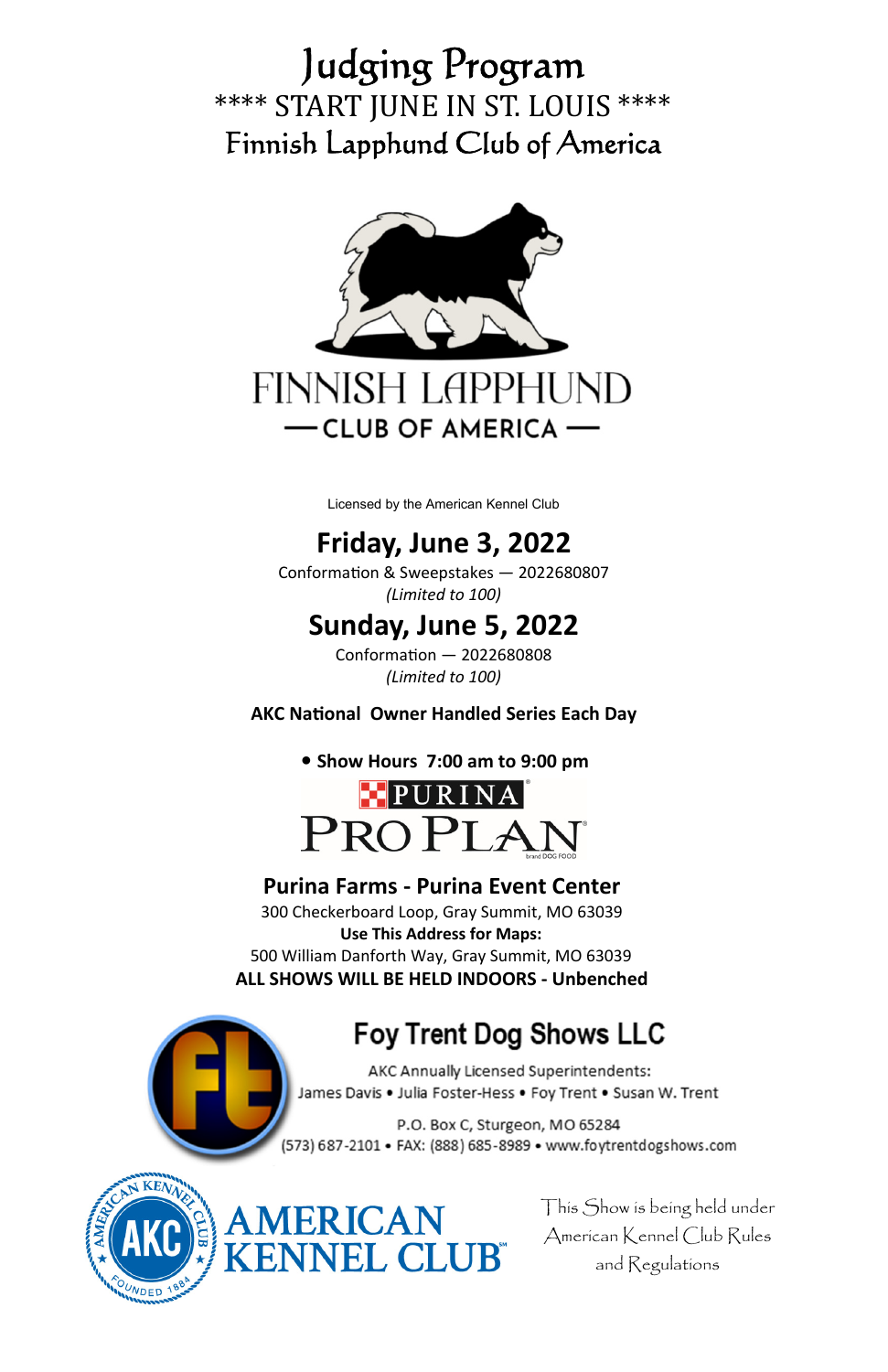

#### **Routes to the Show**

Purina Farms is located just 10 minutes west of Six Flags outside of St Louis on I-44. Take the Gray Summit Exit & go North two blocks on Highway 100. turn left on County Rd MM & proceed less than one mile to Purina Farms (entrance is on the left.) **PLEASE NOTE – THE ENTRANCE TO THE PURINA EVENT CENTER IS ON THE LEFT JUST PAST THE SHEEP BARN.** 

## **SHOW PHOTOGRAPHER**

**Garden Studio, Inc** 

742 Vera Drive, Arnold, MO 63010 email: photoone@sbcglobal.net or greg@gardenstudio.us

#### **ATTENTION:**

Garden Studio, Inc will be the only photographer allowed in the ring to photograph show wins. Local news photographers will be allowed on mutual agreement.

### **Show Veterinarians** *(on call each day)*

**Fox Creek Veterinary Hospital**  18962 Route 100 Wildwood, MO 63069 636-458-6569

Veterinary Services after 6 PM **Animal Emergency Clinic**  9937 Big Bend Road, St. Louis, MO 63122 314-822-7600

**DIRECTIONS TO FOX CREEK VETERINARY HOSPITAL:** From Purina Farm entrance turn right on the Hwy MM. Turn left on Hwy 100 and proceed east to address on the right side of Route 100.

**DIRECTIONS TO THE ANIMAL EMERGENCY CLINIC:** Take Hwy I-44 East to Big Bend Rd. Turn right on Big Bend. The Emergency Clinic is on the left-hand side.

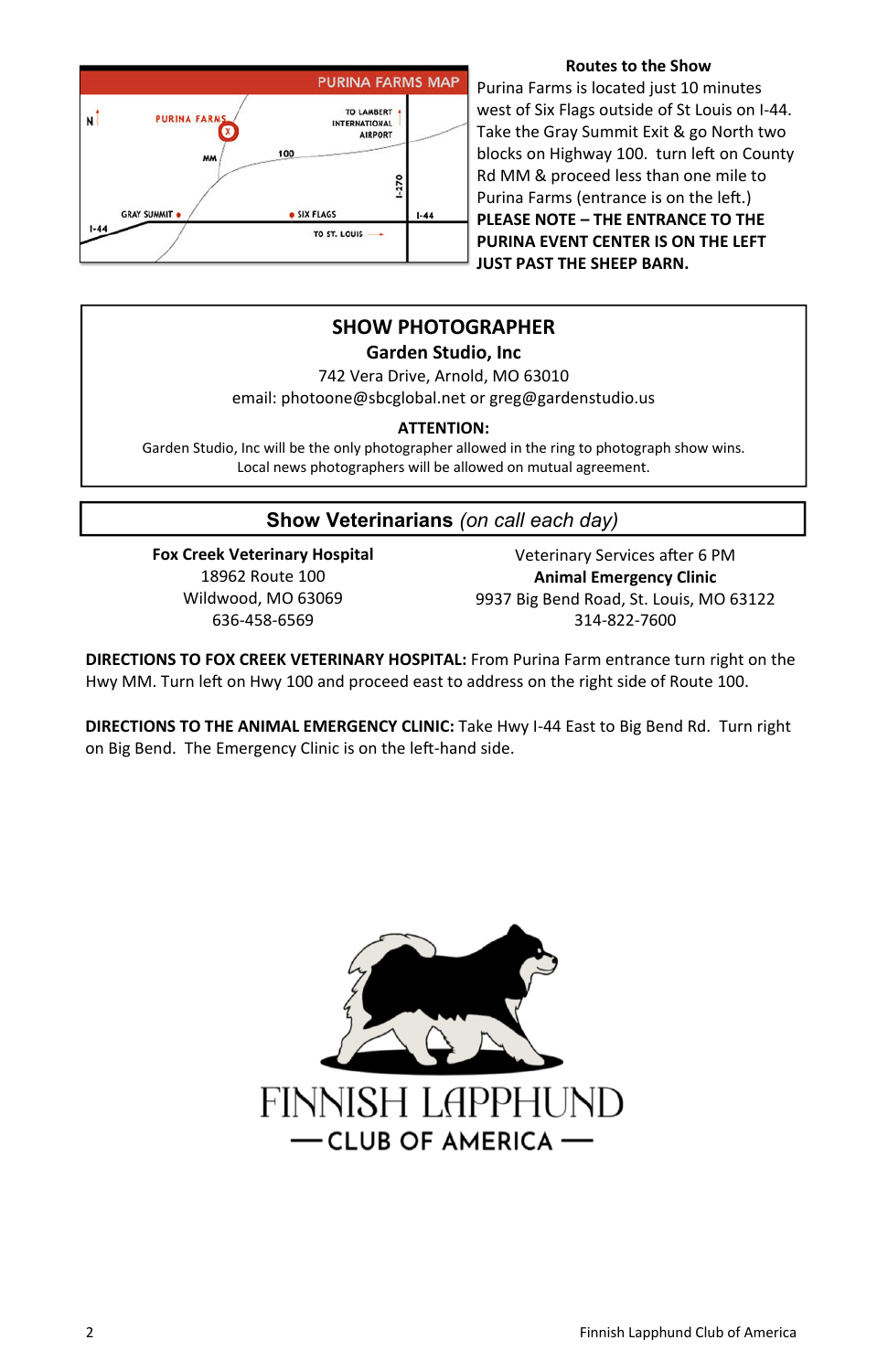

Licensed by the American Kennel Club

#### **Officers**

| 156 BOLLING RD NE ATLANTA, GA 30305 |  |
|-------------------------------------|--|
|                                     |  |

*wakspak@gmail.com* 

#### **Show Committee**

| 11647 S Kemfer Circle South Jordan, UT 84095 |
|----------------------------------------------|
| (801) 860-5773                               |
| peter.kendrahutch@gmail.com                  |
|                                              |
|                                              |

#### **Judges**

| Friday • Conformation                      |
|--------------------------------------------|
|                                            |
| Friday • Sweepstakes & Veteran Sweepstakes |
|                                            |

Ms Kristen L Francis (7552) ……………………………… 11214 Willodel Road, Port Robinson, ON L0S 1K0 *Sunday • ConformaƟon* 

## **DONATIONS NEEDED FOR RAFFLE TO BENEFIT THE FLCA NATIONAL SPECIALTY**

*We are looking for ……….* 

**Regional Themed items** for your area to create Regional Baskets *Perhaps some Smoked Salmon from the Northwest, or Cheese from Wisconsin, or Maple Syrup from the Northeast* 

*Useful Dog Items ……….* 

*A package of your favorite dog treats, a toy that your Lappies love, your favorite brush.* 

**Contact:** Maryke Nau Haynes with questions or items to share **Email:** goldenonyx@hotmail.com **Phone:** 206-351-3095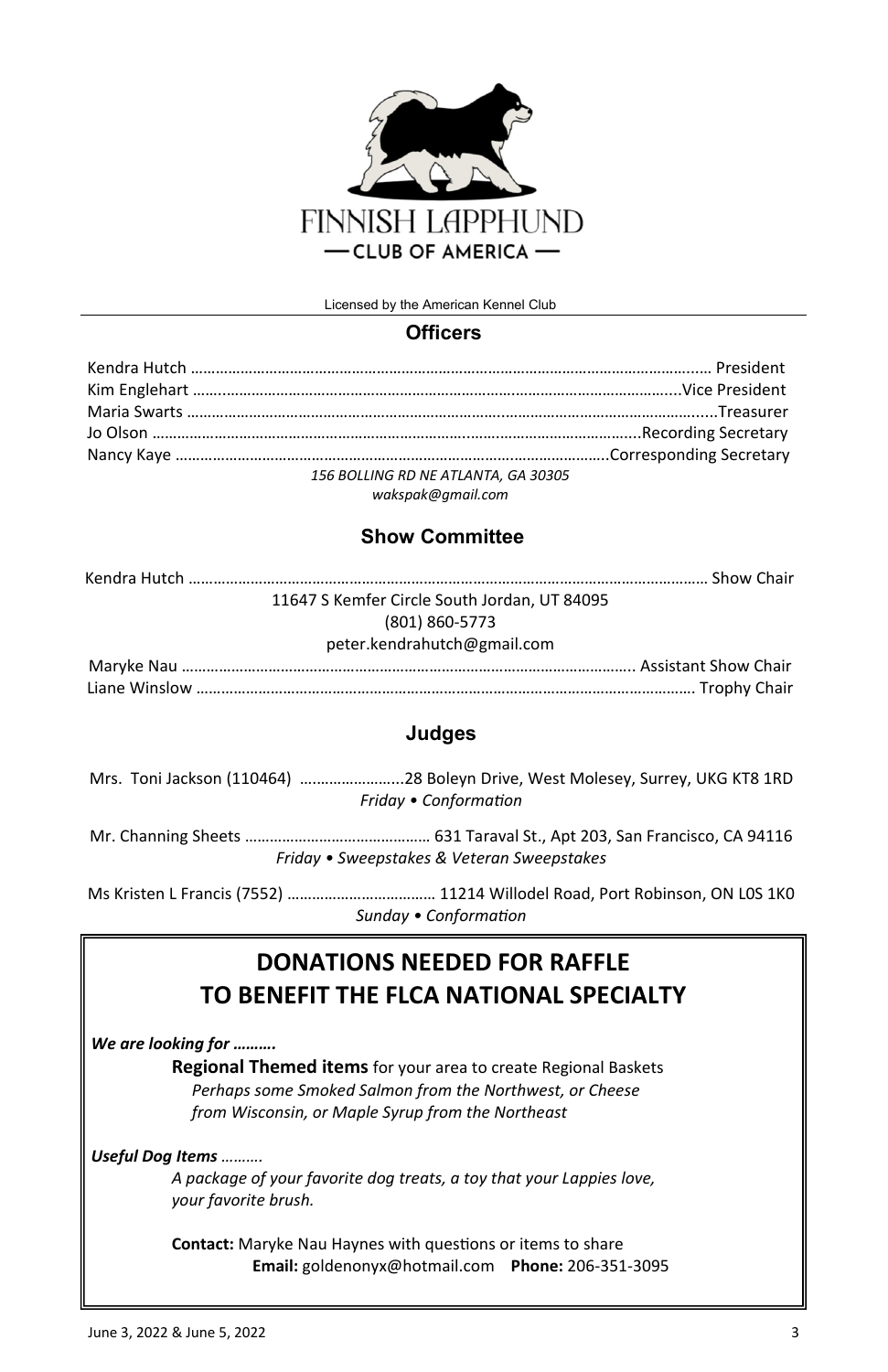# Schedule of Judging

There are 35 dogs entered in this Specialty Show with a total of 46 entries

#### **Friday, June 3, 2022**

## **Ring 8**  Mr. Channing Sheets 10)

#### **Sweepstakes**

#### **12:30pm**

- 1 Sweepstakes (Puppy 6-9) Dogs
- 2 Sweepstakes (Puppy 12-18) Dogs
- 2 Sweepstakes (Puppy 6-9) Bitches
- 1 Sweepstakes (Puppy 9-12) Bitches
- 1 Sweepstakes (Puppy 12-18) Bitches
- 2 Sweepstakes (Veterans 7+ Years) Dogs
- 1 Sweepstakes (Veterans 7+ Years) Bitches

## **Ring 8**  Mrs. Toni Jackson (36)

#### **Regular Classes**

#### **1:45pm**

 1 Puppy (6-9 Months) Dogs 2 Bred-By-Exhibitor Dogs 8 Open Dogs 3 Veterans (7+ Years) Dogs 1 Puppy (6-9 Months) Bitches

- 2 12-18 Months Bitches
- 3 Bred-By-Exhibitor Bitches
- 4 Open Bitches
- 1 Veterans (7+ Years) Bitches 11 Best Of Breed (8-3)

There are 37 dogs entered in this Specialty Show with a total of 38 entries

#### **Sunday, June 5, 2022**



#### **2:00pm**

- 1 Puppy (6-9 Months) Dogs
- 2 Bred-By-Exhibitor Dogs
- 8 Open Dogs
- 3 Veteran Dogs
- 2 Puppy (6-9 Months) Bitches
- 2 12-18 Months Bitches
- 3 Bred-By-Bitches
- 1 American Bred Bitch
- 4 Open Bitches
- 1 Veterans (7+ Years) Bitches 11 Best Of Breed (8-3)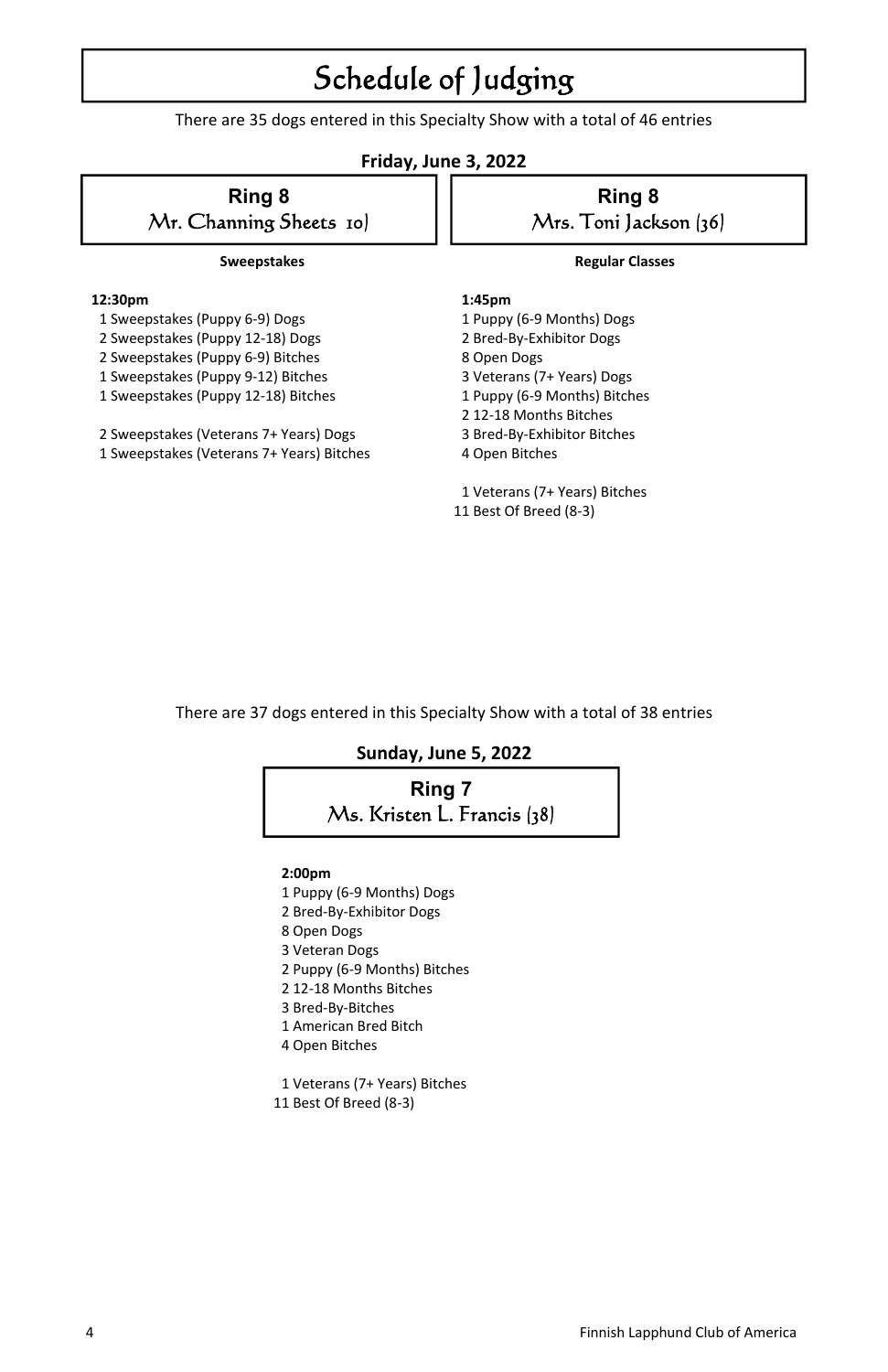#### **ATTENTION EXHIBITORS**

**ATTENTION EXHIBITORS AND VENDORS:** TO ENSURE MORE EFFICIENT ENTRY INTO THE PURINA EVENT CENTER ON WEDNESDAY, **JUNE 1, 2022,** FOR THE SETUP OF VENDORS AND EXHIBITORS, FOR THE WEEKEND CLUSTER, ENTRIES WILL BE STAGGERED DUE THE UTILIZATION OF THE PURINA EVENT CEN-TER FOR EVENTS PRIOR TO OUR CLUSTER'S SET UP DAY, ACCESS TO BOTH FREE (NON-RESERVED), AND RESERVED GROOMING SPACE WILL BE **3 PM** ON **JUNE 1, 2022**.

- 1. EXHIBITORS WANTING TO SETUP IN THE FREE GROOMING SPACES IN THE GATEWAY (**GROOMING**) HALL SHOULD ENTER THROUGH THE ENTRANCE AT THE NORTH SIDE OF THE GATEWAY HALL AT **3:00PM**
- 2. VENDORS WILL HAVE ACCESS THROUGH THE LOADING DOCK ON THE SOUTH SIDE OF THE MAIN SHOW BUILDING AT **12:00 NOON** TO SET UP THEIR BOOTHS.
- 3. EXHIBITORS SETTING UP IN RESERVED GROOMING SPACE(S) MAY ENTER THE PURINA EVENT CEN-TER TO CLAIM THEIR RESERVED SPACES BY THE CLOSEST ENTRY POINT TO THEIR ASSIGNED SPACE (S) AT **3:00 PM**.

There will be a guard on duty in the Purina Event Center on Wednesday, Thursday, Friday, Saturday, & Sunday nights. Dogs may be left in crates overnight, but each crate must have the name and tele**phone number of the responsible party for the dog affixed to each crate in case of an emergency overnight.** The event center will not be open to exhibitors/owners after 10 PM on Wednesday, Thursday, Friday, Saturday, and Sunday nights. The Event Center will reopen to exhibitors/owners at **6 AM** on Thursday, Friday, Saturday, Sunday, and Monday mornings. Dogs and equipment must be removed from the Purina Event Center immediately following Best in Show on **Monday, June 6, 2022.** 

#### **RV PARKING GUIDELINES**

There are seventy-four RV parking spaces located behind the Purina Event Center, with 30 and 50 amp service, sewer and water. Additional spaces are available in the overflow Parking on the gravel lot above the outdoor show site and rings, these spaces have electrical 30 and 50-amp service. There are no Handicap RV Parking Spaces. For a list of all the rules and fees for both RV lots and to make reservation for them, **please see RV Rules on Pages 62-64 of the Missouri Rhineland Kennel Club and Mississippi Valley Kennel Club Premium List. All RVs parked in the RV Parking Spaces must have proof of the reservaƟon issued by the Cluster.** THERE WILL BE NO RV PARKING ON ANY BLACKTOP PARKING LOTS.

#### **PARKING**

Exhibitor and visitor parking will be located on blacktop parking lots in front of the Purina Event Center. Vehicles are limited to one parking space. No ex-pens or crates allowed on blacktop, but are allowed on grass areas. No cones allowed in parking areas. No parking in roadways or next to building. The show giving clubs will be in charge of all parking for the days of their event(s).

#### **CRATING & GROOMING**

Grooming and craƟng in designated areas only. EXHIBITORS AND VENDORS WILL NOT HAVE ACCESS TO THE PURINA EVENT CENTER ON WEDNESDAY, JUNE 1, 2022, PRIOR TO THE TIMES LISTED ABOVE. NO CRATES MAY BE PLACED DIRECTLY ON THE FLOORING SURFACE IN THE MAIN SHOW BUILDING. THERE MUST BE PLASTIC OR A RUG UNDER THE CRATE. ALL GROOMING TABLES MUST HAVE RUBBER OR PLASTIC CAPS ON THE END OF THE LEGS OF THE TABLE.

In an attempt to provide grooming space for all exhibitors in a fair manner, we are offering three types of Grooming Space. **1**. Reserved Grooming. **2.** Un-Reserved (free) Grooming Space. **3**. Day of Event (free) Grooming Space. Grooming Spaces in the Gateway Building (grooming building) and in the Show Building of the Purina Event Center will be 5' X 10.'

**Reserved Grooming Spaces:** The fee for the each Reserved Grooming Spaces will be **\$25** total for the entire weekend cluster. Reservations may be made for grooming spaces utilizing the Reserved Groom**ing Space ApplicaƟon on page 61 of the Missouri Rhineland Kennel Club and Mississippi Valley Kennel Club Premium List.** Reservations will be accepted on a first come, first served basis. NO request for a particular spot or to be set up near someone else will be honored unless reservations are mailed together. Reserved Spaces include electric. Reservations open on April 6, 2022 and will be accepted until Wednesday, May 18, 2022, or until the total number of reserved grooming spaces are reached. No reserved space applications will be accepted after the closing date. Reservations are accepted by **MAIL ONLY.** If the reserved grooming spaces are full, your request will be returned, if time allows. We reserve the right to release any space not claimed by 12 Noon, **Saturday, June 4, 2022** 

**Each person may only reserve a maximum of 2 spaces.** A limited number of larger spaces are available for **\$100** for those who have over 15 + dogs entered. Please be considerate to other exhibitors and reserve only what you need. All sizes are approximate. Some spaces may be irregular due to walls and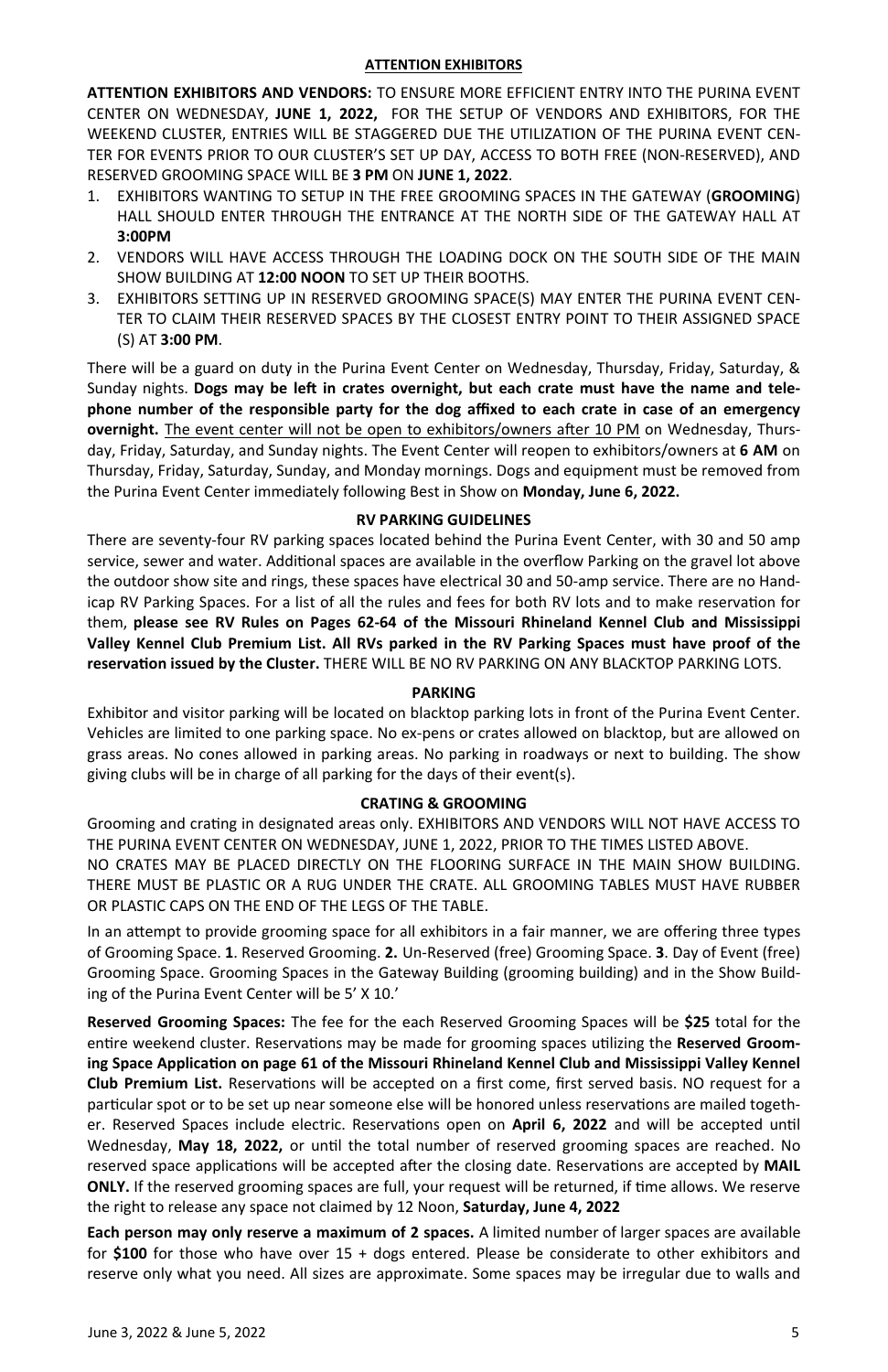must be accepted as assigned. Your space will be identified by a card on the floor with your name. Exhibitor will be able to access their Reserved Grooming spaces as of **3 PM** on Wednesday, **June 1, 2022.** 

**Unreserved Grooming Spaces (free spaces):** Limited free grooming space will be available on a first come, first served basis beginning at **3 PM** on Wednesday, June 1, 2022. This area of free grooming space, within the Gateway Hall (Grooming Building) of the Purina Event Center, will be clearly marked. Exhibitors are required to stack crates and limit the number of grooming tables to maximize space. The Cluster Grooming Space Coordinator, and the applicable Show Committee, reserves the right to consolidate exhibitors' utilization of space within the free grooming area to accommodate as many exhibitors as possible. While most of Unreserved Spaces will have access to electrical service, there is no guarantee that it will be available to all spaces.

Day of Event Free Crating/Grooming Space: An area of free grooming space designated as Day of Event within the Gateway Hall (Grooming Building) will be clearly marked. This space will be open to exhibitors at the opening of the Event Center at **6 AM** each day of the Cluster on Thursday through Monday morning. All equipment, crates, and dogs must be removed from this space at the end of Best in Show judging each day of the Cluster. The Cluster Grooming Coordinator, and the applicable Show Committee, reserves the right to remove any equipment left in the area at the end of each day's event. Exhibitors are required to stack crates and limit the number of grooming tables within this area. The Cluster Grooming Coordinator, and the applicable Show Committee, reserves the right to limit the utilization of space within the Day of Event Area and to convert any unutilized or vacated Reserved Grooming Space to Day of Event crating or grooming to maximize utilization of space for exhibitors.

No cones are allowed inside the Purina Event Center. No ex-pens allowed inside the Purina Event Center at any time.

Please stack your crates and limit number of tables. All vehicles must leave their headlights on while unloading. All exhibitors must abide by the 15-minute unloading/loading parking time limit designated **around the Purina Event Center.** NO VEHICLES MAY BE PARKED NEXT TO THE BUILDING OR IN ANY ROADWAY. VIOLATORS WILL BE TOWED AT OWNER'S EXPENSE.

Bathing of dogs inside the Event Center is limited to bathing areas located next to the Grooming area in the Grooming Building. No dogs are allowed in the exhibitors' bathing/rest room areas. There are two bathing/grooming tubs, available 24 hours a day, located in the Services Center Building adjacent to the RV parking area.

**EXHIBITORS & GUESTS No one is permiƩed anywhere that is marked "Employees Only" and/or "No AdmiƩance." These are separate divisions of Purina and are not part of the show grounds. No person or dogs are allowed on the second floor of the Purina Event Center. "If your child is in a stroller, keep a respecƞul distance from dogs, parƟcularly dogs whose heads are at the same level as your child. Be very careful when near dogs so that you don't run over tails or feet or bump into them. Be sure your child does not reach out to touch a dog without owner's permission. No cones allowed inside building. No firearms allowed on Purina Property. No outside food or beverage is allowed in the Purina Event Center or other venues. Violators will be reported to the AKC. No Smoking (including electronic cigareƩes) in the Building. No helium balloons allowed in either Hall. No gliƩer or confeƫ allowed in the facility. No Duct Tape to be used in the facility**. **Only painter's tape or gaffer's tape may be used.** 

**SERVICES CENTER** There are men's and women's shower facilities available to exhibitors 24 hours a day during the show weekend. Two bathing/grooming tubs for dogs are also available 24 hours a day in the Services Center. This building is located adjacent to the RV parking area south of the Purina Event Center.

**BOOTH SPACE** Booth Space is 10 X 10 feet @ \$150 for the weekend (Thursday-Sunday) 10x20 feet @ \$300 for the weekend. VENDORS WILL NOT HAVE ACCESS TO THE PURINA EVENT CENTER TO LEAVE SUPPLIES AND EQUIPMENT OR TO SET-UP BOOTHS UNTIL 12 Noon, WEDNESDAY, JUNE 1, 2022 *Vendor Form on Page 60 of the Missouri Rhineland Valley Kennel and Mississippi Valley Kennel Club Premium List*

#### *\*Sorry, there can be no Dog Food booths on Purina property\**

**Hotels:** Exhibitors are expected to maintain their premises & their dogs (both at hotels & on the show grounds) in a quiet, clean & well-kept manner. Hotels have requested to report violations to the showgiving clubs. Offenses may result in an Event Committee hearing.

All trophies must be claimed the day of the show - None will be mailed. Trophies not claimed will become the property of the show-giving clubs. The Clubs reserve the right to substitute a trophy of equal or greater value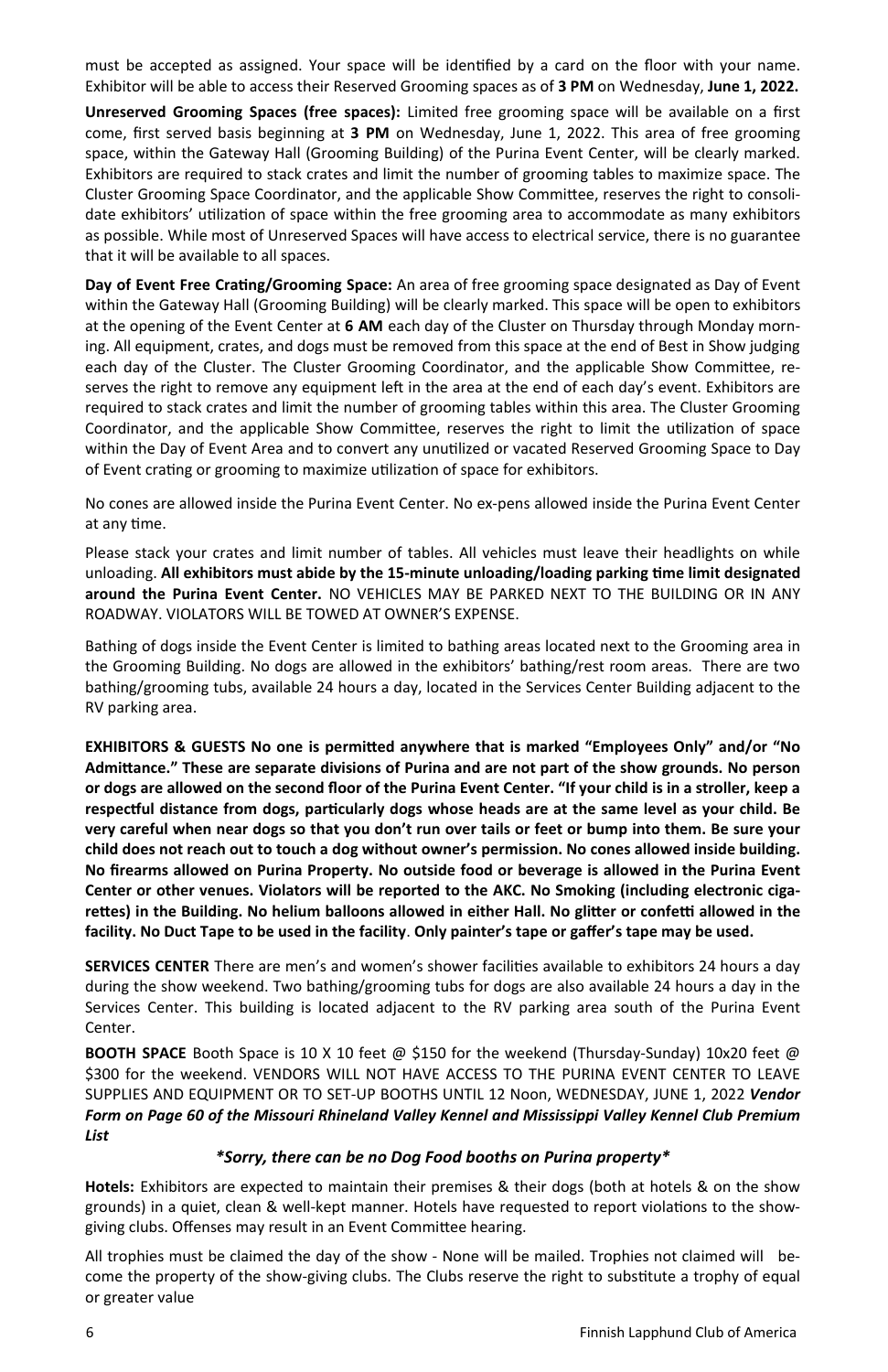## **Hotels & Motels That Will Accept Dogs**

*There are more than 600 hotel rooms that accept pets within 15 minutes of Purina Farms. The largest, Holiday Inn at Six Flags, has 188 rooms with most at ground level.* 

#### **DUE TO CHANGES IN SOME HOTEL & MOTEL POLICIES, BE SURE TO CHECK WITH THE MOTEL OF YOUR CHOICE TO SEE IF THEY STILL ACCEPT DOGS.**

| Allenton Six Flags Rd, Eureka MO 63025                              |  |
|---------------------------------------------------------------------|--|
|                                                                     |  |
| 1733 W 5th St., Eureka, MO 63025                                    |  |
|                                                                     |  |
| 866 S I-44 Outer Rd, St Clair MO 63077                              |  |
|                                                                     |  |
| I-44 & Bowles Ave, Fenton MO 63026<br>30 miles east of Purina Farms |  |
|                                                                     |  |
| 1100 S Highway Dr, Fenton, MO 63026                                 |  |
| 30 miles east of Purina Farms                                       |  |
|                                                                     |  |
| I-270 & Dorsett Rd, St Louis MO 63043                               |  |
| 40 miles east of Purina Farms                                       |  |
| <b>CAMPGROUNDS THAT WILL ACCEPT DOGS</b>                            |  |
|                                                                     |  |
| Next to Holiday Inn - 10 miles east of Purina Farms                 |  |
|                                                                     |  |
| Old Rt 66 - 10 miles east of Purina Farms                           |  |

Robertsville State Park ............................................................................................... 636-257-3788 Robertsville MO - 10 miles south of Purina Farms